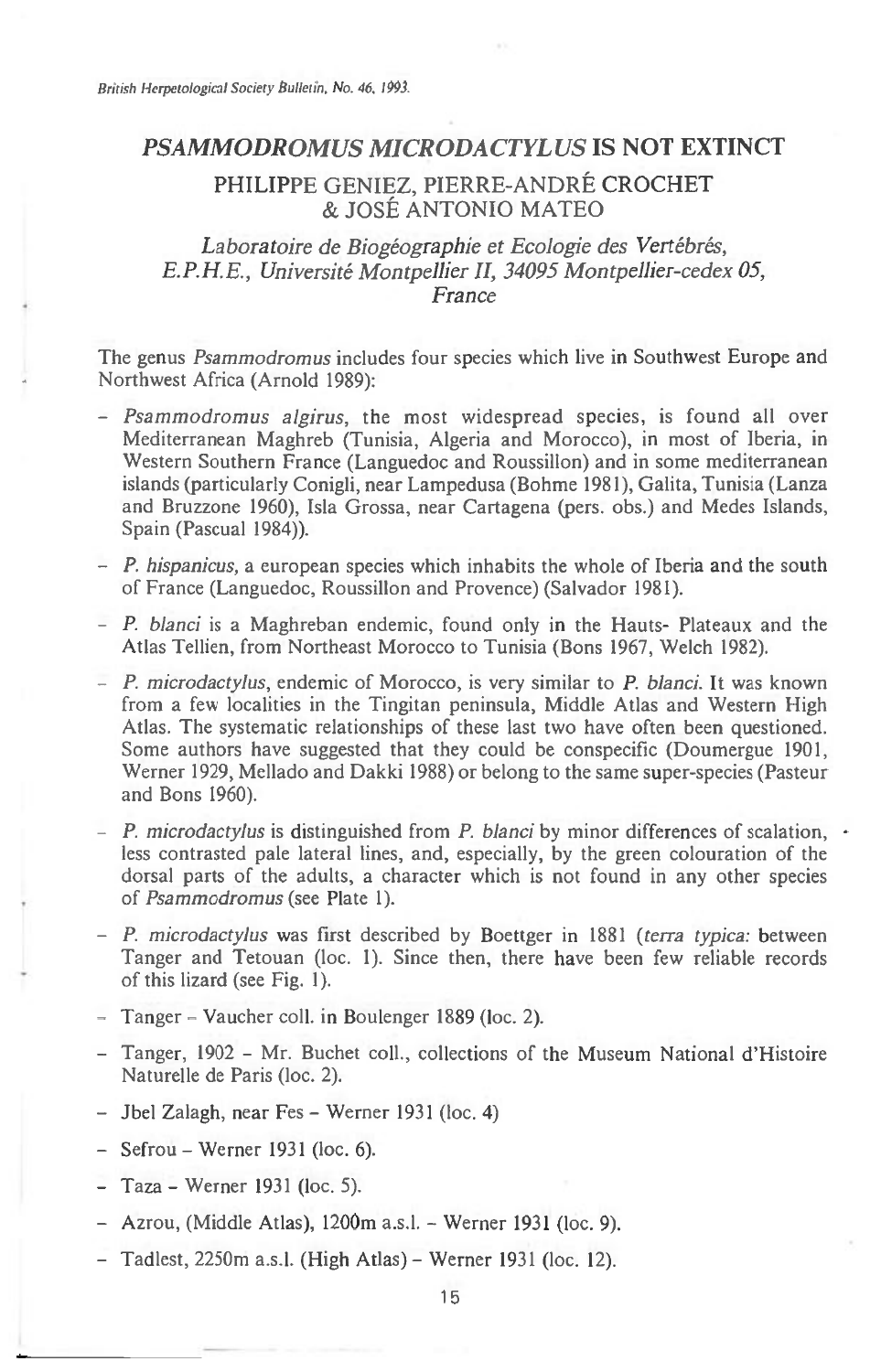

Fig. I: Reliable published records of *Psammodromus microdactylus.* Localities listed in the text.

- Aremd (=Around), 1900m a.s.l. (High Atlas) Werner 1931 (loc. 13).
- Jbel Tichka (High Atlas) Werner 1931 (loc. 11).
- Western part of the Toubkal (High Atlas) Lepiney 1938 (loc. 14).
- Between Afourer and Bin el Ouidane (High Atlas), circ. 1964 Bons 1967 (loc. 10).
- Karia ba Mohammed, circ. 1964 BONS 1967 (loc. 3).
- Balcon d'Ito, 1964 Bons 1967 (Plate 1) (loc. 8).
- Photograph taken by Dr. Perret, without any indication of the locality, in Grzimek 1971.

Moreover, the observation by one of us (PG) of a specimen 5 km north of Dayet Ifrah was published earlier (Geniez et al. 1991), although the determination was considered as doubtful.

There had been no proven sightings since, despite active prospection (I. De Lay Riva, M. Geniez, Ph. Geniez, L. F. Lopez-Jurado, J.A. Mateo, J. Mellado, J.A. Valverde verbally). Consequently, the species has been supposed to be extinct (G. Pasteur verbally).

On 3rd October 1992, we caught and photographed 3 young specimens and saw an adult at the Balcon d'Ito (loc. 8), where we had already searched for this species in previous years, following the indications of J. Bons, but without success. All four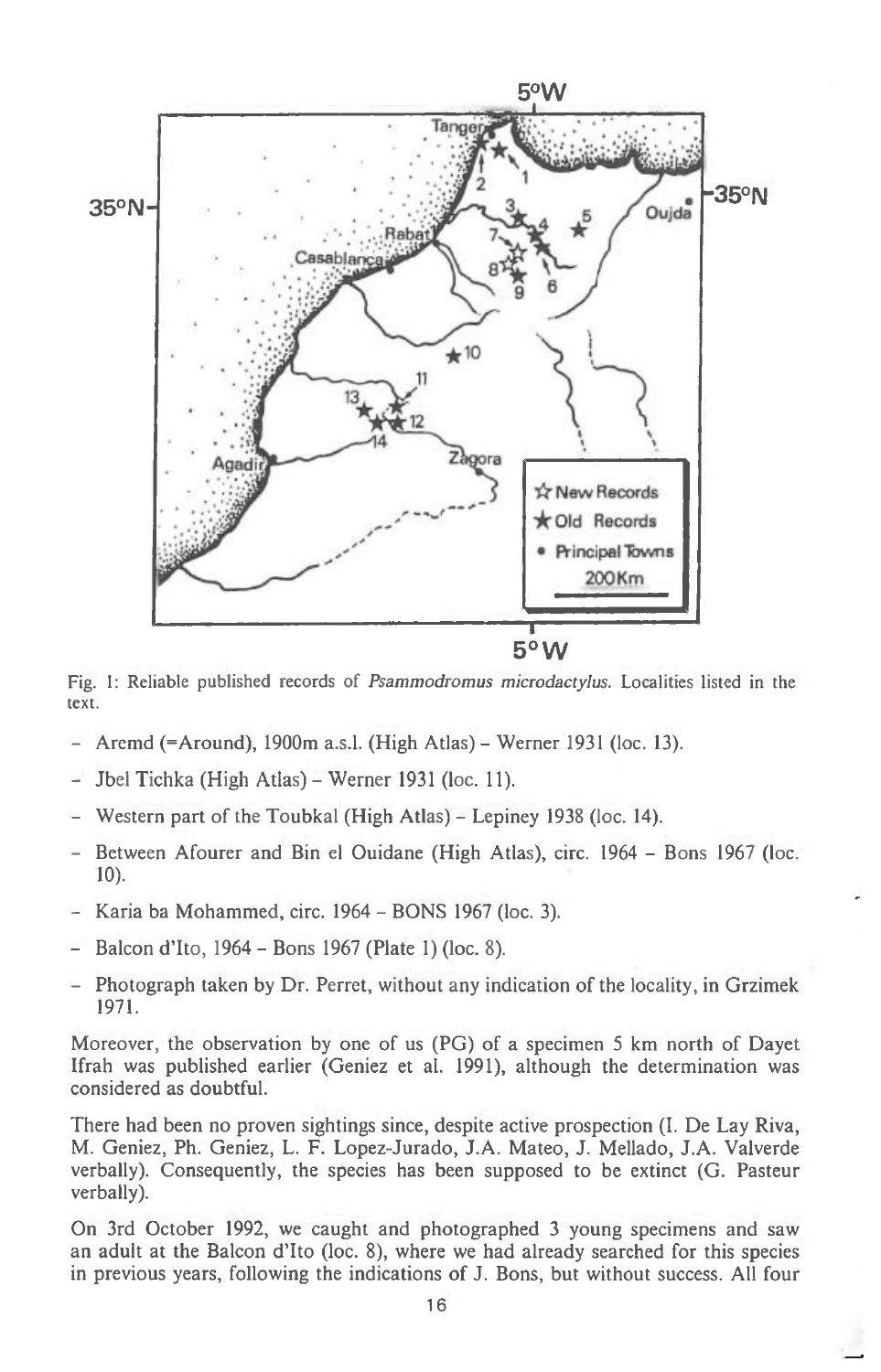

Plate 1: *Psammodromus microdactylus,* adult male, Balcon d'Ito (loc. 8), 1964. Photo Jacques Bons.

specimens were found sunning between 8 and 9 G.M.T., among tufts of Palmetto scrub *(Chamaerops humilis)* on stony calcareous slopes overgrazed by cattle, just east of the road P21 between Azrou and El Hajeb. The species seemed to be scarce at the time we were looking for it since we all three searched between 7 and 11 G.M.T. but found only four animals. The landscape was a plateau with few cultivated fields and large areas of short grass. This habitat in Morocco is called "erme" (cultivated erme) (Ionesco and Sauvage 1962).

The only other lacertid species found alongside *P. microdactylus* was *Acanthodactylus erythrurus atlanticus.* Other reptiles included *Agama bibroni, Macroprotodon cucullatus brevis, Coluber hippocrepis* and *Malpolon monspessulanus monspessulanus.*  On the other side of the road, on a flat area with more grass and still a few *Chamaerops humilis,* we found *P. algirus.* 

The same day, we saw another young *P. microdactylus* in a new location, along the road 5310, 3 km north of El Hajeb (loc. 7). The habitat was a steep earthy slope with a dense cover of *Chamaerops humilis* on a small calcareous hill. *P. algirus*  was found alongside.

Ŋ

Consequently, *P. microdactylus* should be searched for all over the plateau between Azrou, Fes and Immouzer du Kandar, specially among tufts of *Chamaerops humilis,*  as well as in any area in Morocco where this plant grows. It may also be found in uniform areas of short plants (erme) (J. Bons verbally).

At present, we considered this species as rare and feel that, although it is not officially protected, it should not be collected except in very limited numbers for proper scientific studies. The first measure of protection that should be adopted is habitat conservation: preservation of areas of *Chamaerops humilis* against ploughing and overgrazing, but we must keep in mind that grazing is probably necessary to maintain the habitat as it is and give the best chance of survival to this rare endemic.